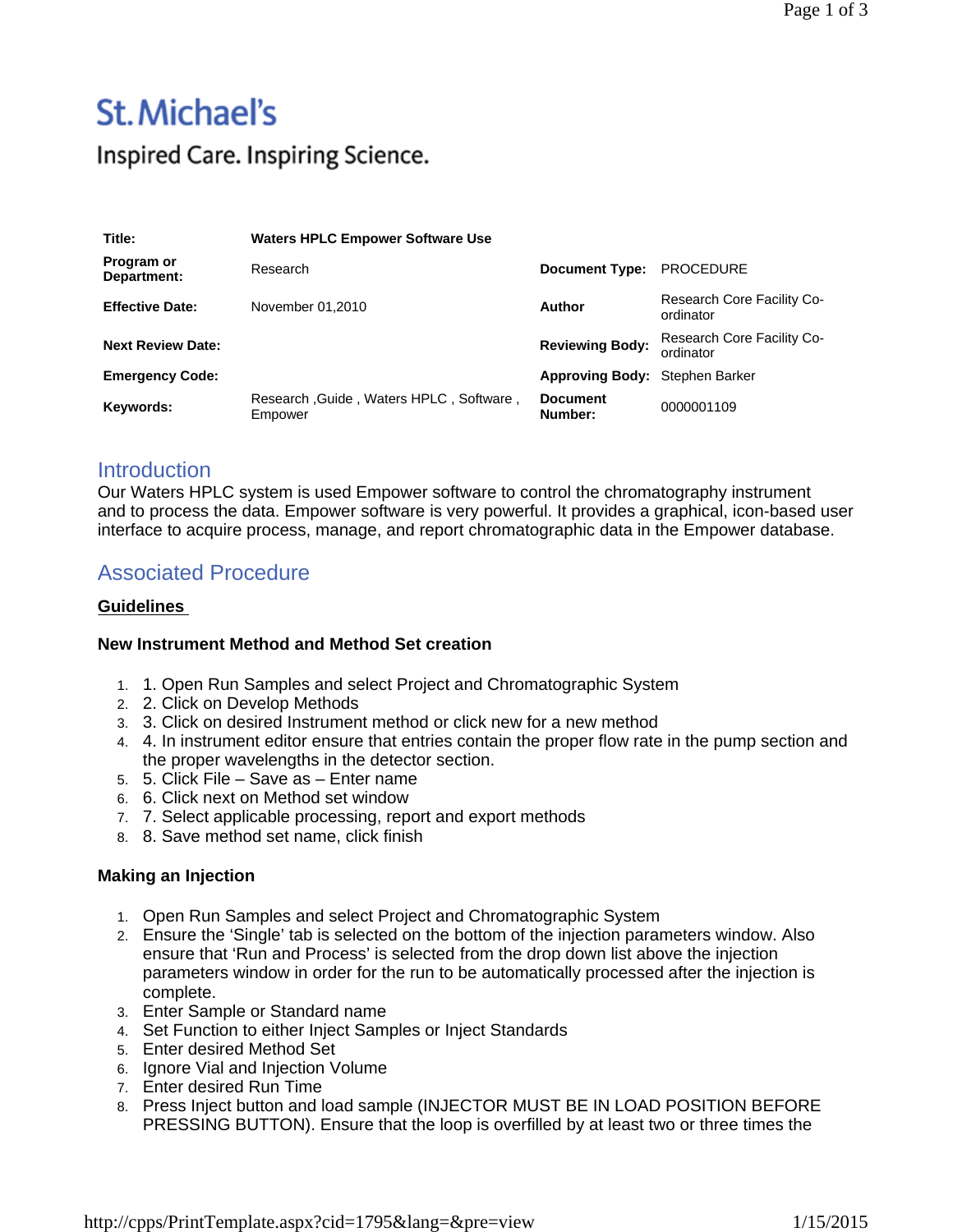sample volume.

9. Turn injection valve to inject when 'Waiting for Injection' is displayed in status bar at bottom of window.

#### **Processing Method Creation**

- 1. Select Browse Project, choose Project
- 2. In the Channels tab open a chromatogram from a low standard injection
- 3. Click on Processing Wizard button, click next
- 4. Select Create a New Processing Method, click next
- 5. Ensure processing type is LC and algorithm is Apex Track. Ensure Use Processing Method Wizard is selected. Ensure Cross Channel Internal Standard is not selected, click next
- 6. Highlight desired Integration time, click next
- 7. Keep default Peak Width and Threshold (do not clear them), click next
- 8. Select Minimum Area, click next
- 9. Quantification should be Area, Component is Amount and Calibration Fit is Linear, click next
- 10. Select No to Cross Channel Processing, click next
- 11. Select desired peak and enter a name for component , click next
- 12. Do not enter standard concentration and units, click next
- 13. Select External Standard Calibration, click next
- 14. Enter Processing Method name, click finish.

#### **Processing Data Manually**

*When standards are processed with a processing method, the standard concentrations are plotted to create*

*a calibration curve. When samples are then processed with that same method, the software automatically*

*calculates the amounts for the unknowns using that calibration curve.*

#### **To edit the known concentrations of standards**

- 1. After selecting 'Browse Project' from the Empower Main Window, open the relevant project.
- 2. To ensure that proper concentrations for the standards are inputted into the software, select the rows of the desired standard injections in the 'Channels' tab. Then select 'Tools' from the tool bar and select 'Alter Sample'.
- 3. A new window should open that has a list of the standards selected in the previous step. Select 'Edit' from the tool bar and select 'Amount'.
- 4. In the new window that opens, ensure the 'All Samples' tab is selected. The window will now display all the components (ie. peaks) in each standard run and their amounts. If the components are incorrect, select 'Edit' and then 'Copy Component from Process Method'. The components saved in the processing method for will now populate the table. Using the 'Next' and 'Previous' buttons you may scroll between each standard injection with it's respective components column highlighted. In the table, enter the proper amount for each component in the column beside its name. Also enter the unit of the entered amount, ensuring that a '<' symbol is inserted before the unit (ie. <mg/mg).
- 5. Click 'OK' to close the window and then select 'File' and 'Save' in the previous window to save the modifications.

#### **Processing Standards to Generate a Calibration Curve**

1. In order to generate a calibration curve, select the 'Channels' tab in 'Browse Project' and highlight the rows of the desired standard injections. Then select 'Tools' from the tool bar and